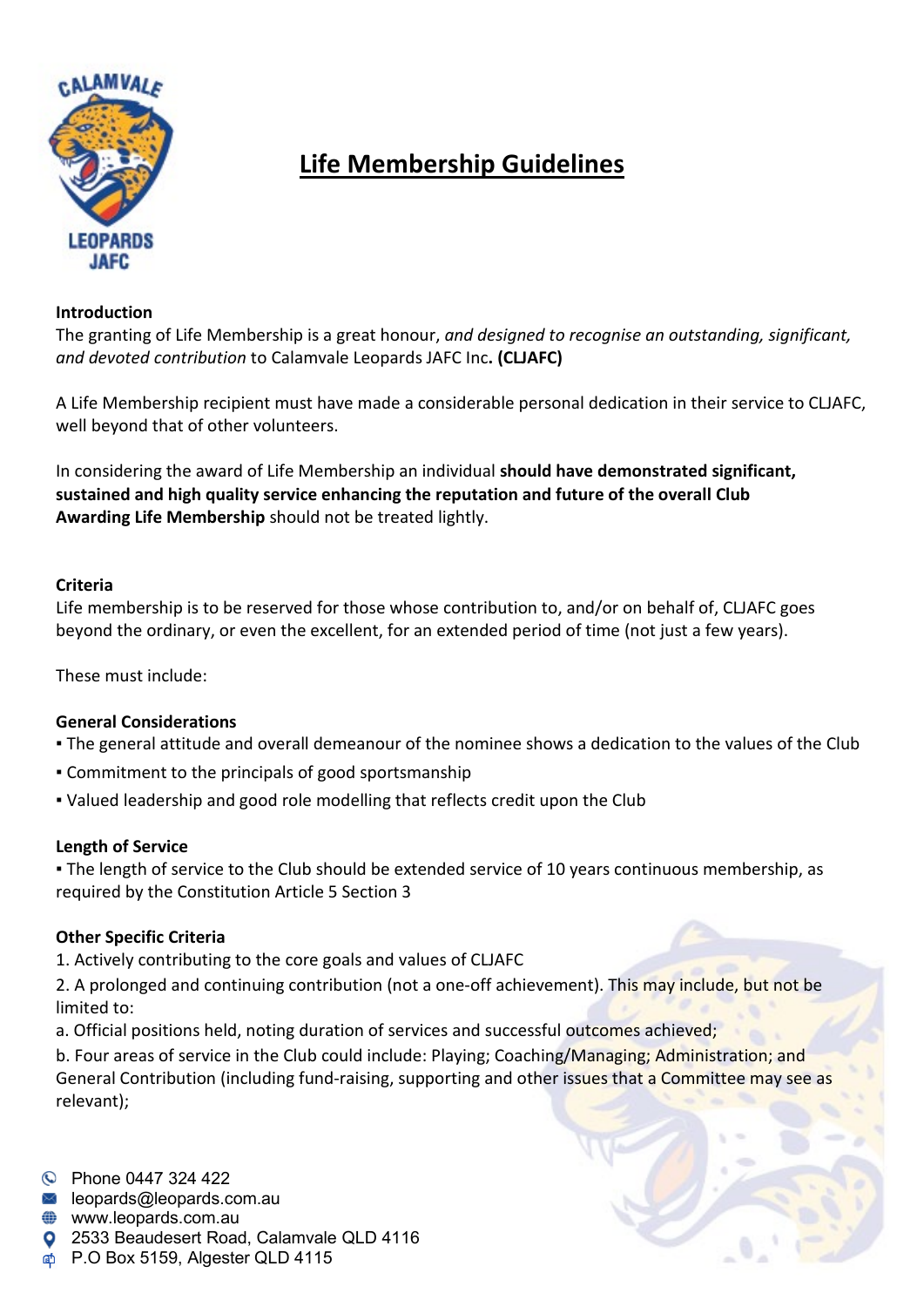

c. Year-in, year-out and year-round contributions;

d. Recognition of the quiet achievers, not limiting awards to those who are most vocal or hold senior positions.

3. The contribution must extend well beyond the expectations of a normal volunteer, and leave the general membership in no doubt of the person's merit – it must be in the excellent and exceptional category.

# **Guidelines**

1. It is accepted that not all nominations will be successful.

2. A maximum of two Life Memberships may be awarded each year, however this number may be discretionary.

3. Life Memberships shall not necessarily be awarded every year.

## **Process**

1. Nominations for Life membership should be forwarded by a Committee member to the President of the Club Committee no later than 4 weeks before the AGM in each year preferably on our club application form. The Management Committee will provide criteria and a nomination form upon request.

2. Nominees should demonstrate:-

▪ attainment of minimum service requirements.

▪ an outstanding contribution in at least one of the four areas of service with at least some contribution in two of the other three areas or contribution deemed appropriate at the discretion of the Committee

**• other details of exemplary service.** 

3. The closing date for nominations must be no later than 30 days prior to the next Annual General Meeting generally held at the end of November.

- 4. Nominations are to be submitted to the Secretary of the Management Committee, and:
- a. preferably submitted on the club nomination form noting the proposer and seconder;
- b. proposer and seconder must be financial members;
- c. received from within the Membership (i.e. not proposed by the Management Committee as a body, although proposer and seconder can be members of the Management Committee);
- d. based on criteria provided;
- e. no more than a one page document detailing why the citation is warranted; and
- f. clearly documented and corroborated (possible additional supporting information)

5. Proposers and seconders may not self-nominate, and should not be a relative of the nominee.

- C Phone 0447 324 422
- $\blacksquare$  leopards@leopards.com.au
- **<sup>●</sup>** www.leopards.com.au
- **Q** 2533 Beaudesert Road, Calamvale QLD 4116
- P.O Box 5159, Algester QLD 4115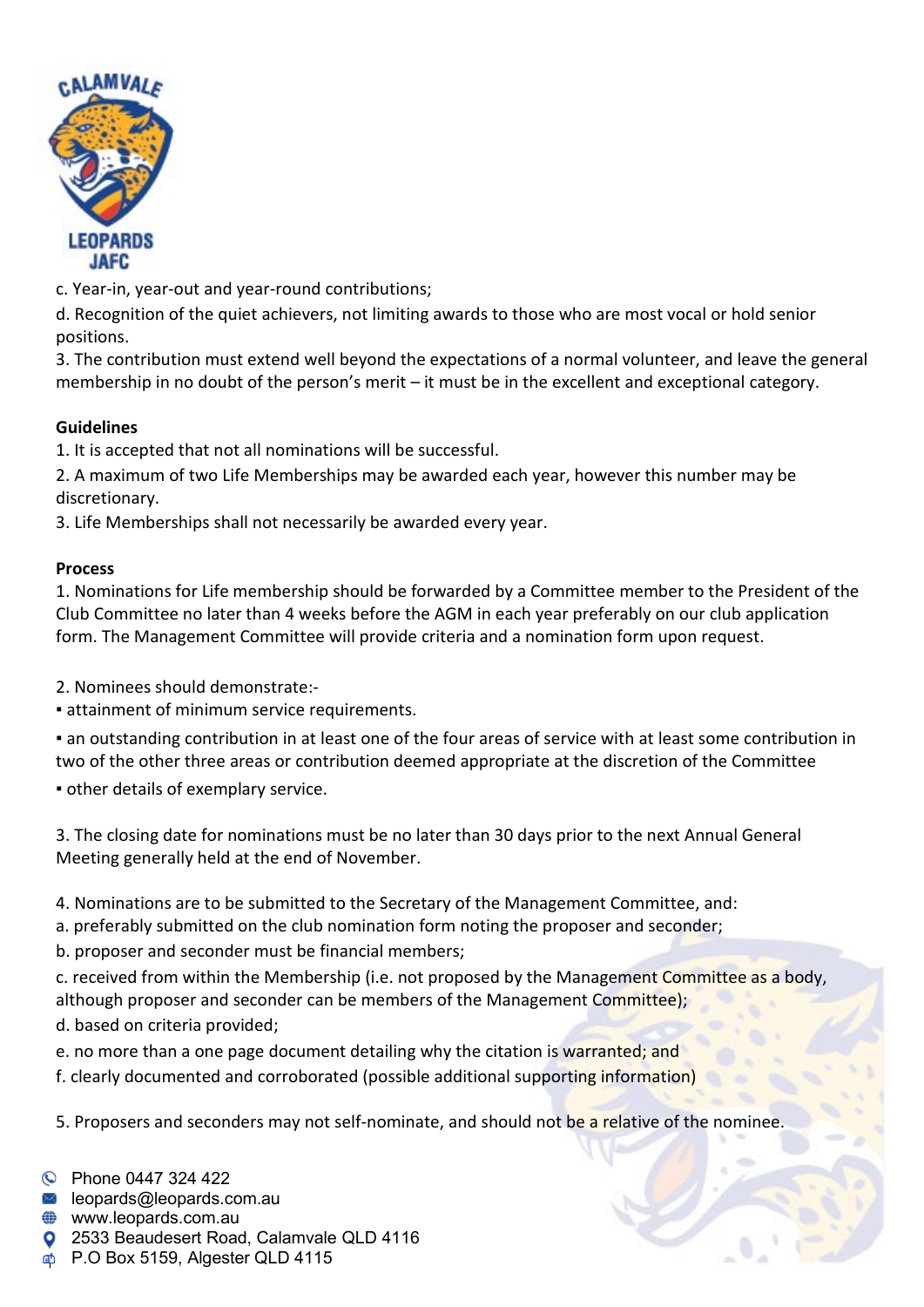

6. Length of membership is to be verified by the Registrar..

7. Nominations are to be assessed by the Life Memberships Sub-Committee, which shall consist of 3 existing Life Members. In the event that no Life Members have yet been elected then consideration of nominees shall fall with the Management Committee.

8. Consideration and endorsement is required based on validation of contents of nomination.

9. If there is any doubt of the required level being achieved, or lack of information about the nominee that makes such a conclusion impossible, then the Life Memberships Sub- Committee / Management Committee members should consider voting in the negative.

10. If more than two suitable nominations are received, the Life Memberships Sub-Committee / Management Committee will determine by ballot the two persons to be recognised as Life Members.

11. Life Membership recommendations are to be confidential with only the final decision of the Life Memberships Sub-Committee in favour of the nomination being announced publicly.

12. The Life Memberships Sub-Committee is to make the final decision on which nominations are to be put forward to the membership for consideration and voting.

13. All nominations for Life Membership are to be considered at the Management Committee meeting prior to the next Annual General Meeting.

14. The proposer of any unsuccessful nomination is to be provided with reasons for the decision.

15. Unsuccessful nominations will not be tabled at the forthcoming AGM.

16. The Secretary is to put forward a motion for approval of successful Life Membership nominations with the agenda for an AGM. The proposer and seconder of this motion will be the proposer and seconder on the nomination and at least one, or a nominated representative must be present at this meeting.

17. Life Membership is to be awarded only at an AGM.

18. Life Membership requires a 75% majority vote of those present and eligible to vote

- C Phone 0447 324 422
- $\blacksquare$  leopards@leopards.com.au
- **<sup>●</sup>** www.leopards.com.au
- **Q** 2533 Beaudesert Road, Calamvale QLD 4116
- P.O Box 5159, Algester QLD 4115